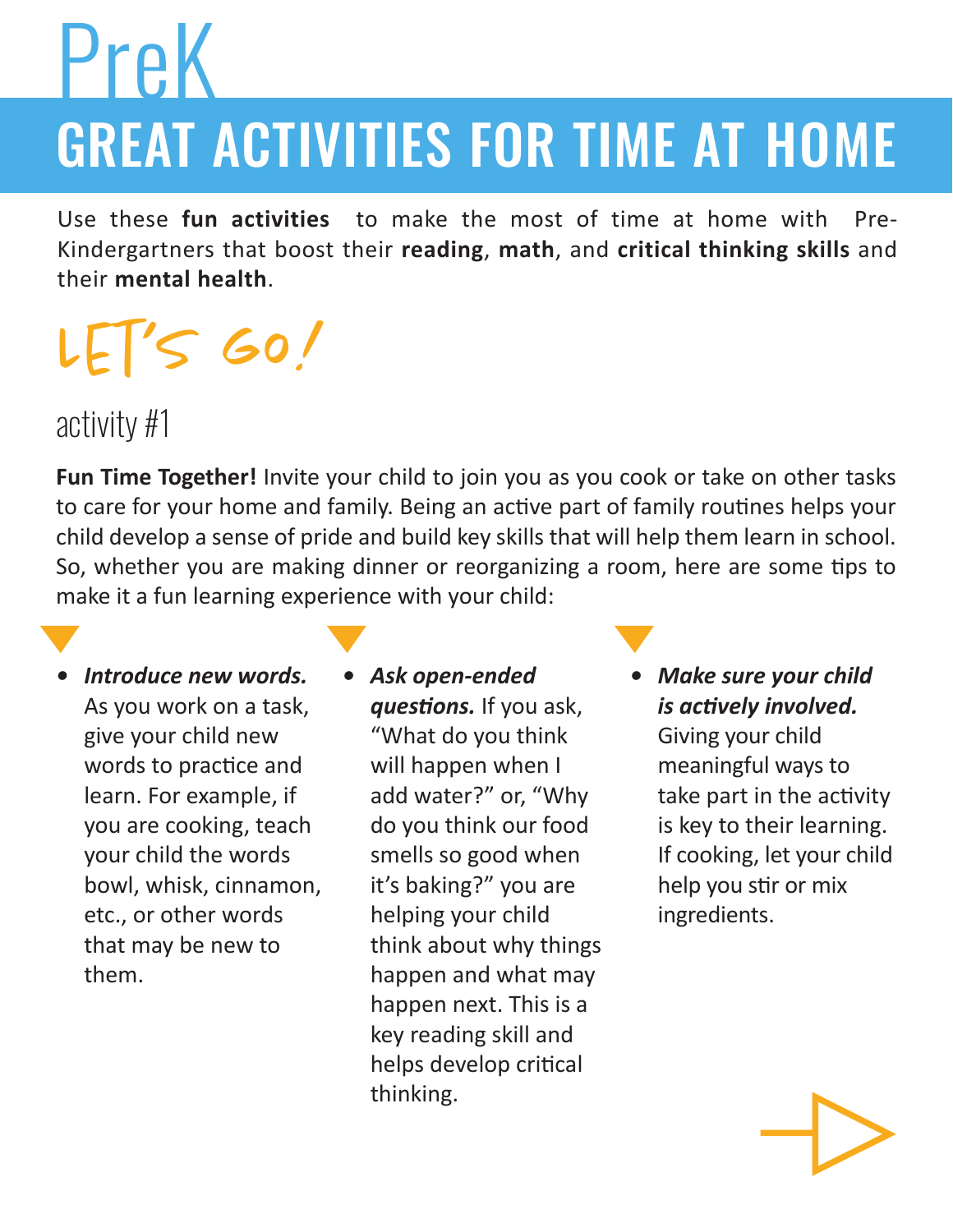#### activity #2

**Sound Games.** As young children prepare to read, they learn that words are made up of sounds. Sound games are a fun way to help your child practice what they're learning in school. The great news is that you can play them anywhere. Here's how:

- 1. Invite your child to find something in the environment that starts with the sound "m". Don't say the letter name but say the sound it makes (as in, mmmm that's good). MMMMMilk, MMMMMommy, MMMMug. Repeat with lots of different beginning sounds not saying the name of the letter. For example, *"Can you find something that starts with the sound Mmmmm…?"*
- 2. Make the game more challenging by adding in a counting element. *"Can you find 5 things that start with the sound Sssssss?"*
- 3. If your child can identify beginning sounds, ask your child to find things that have a certain END sound. *"Can you find three things that end with Nnnnn?"*, for example, cannnn, pennnn, spoonnnnn.

To see activities for kids through 8th grade in English visit bit.ly/timeathome. To see the activities in Spanish, visit bitl.ly/tiempoencasa.

These activities are provided by First Book in partnership with Share My Lesson and the American Federation of Teachers.

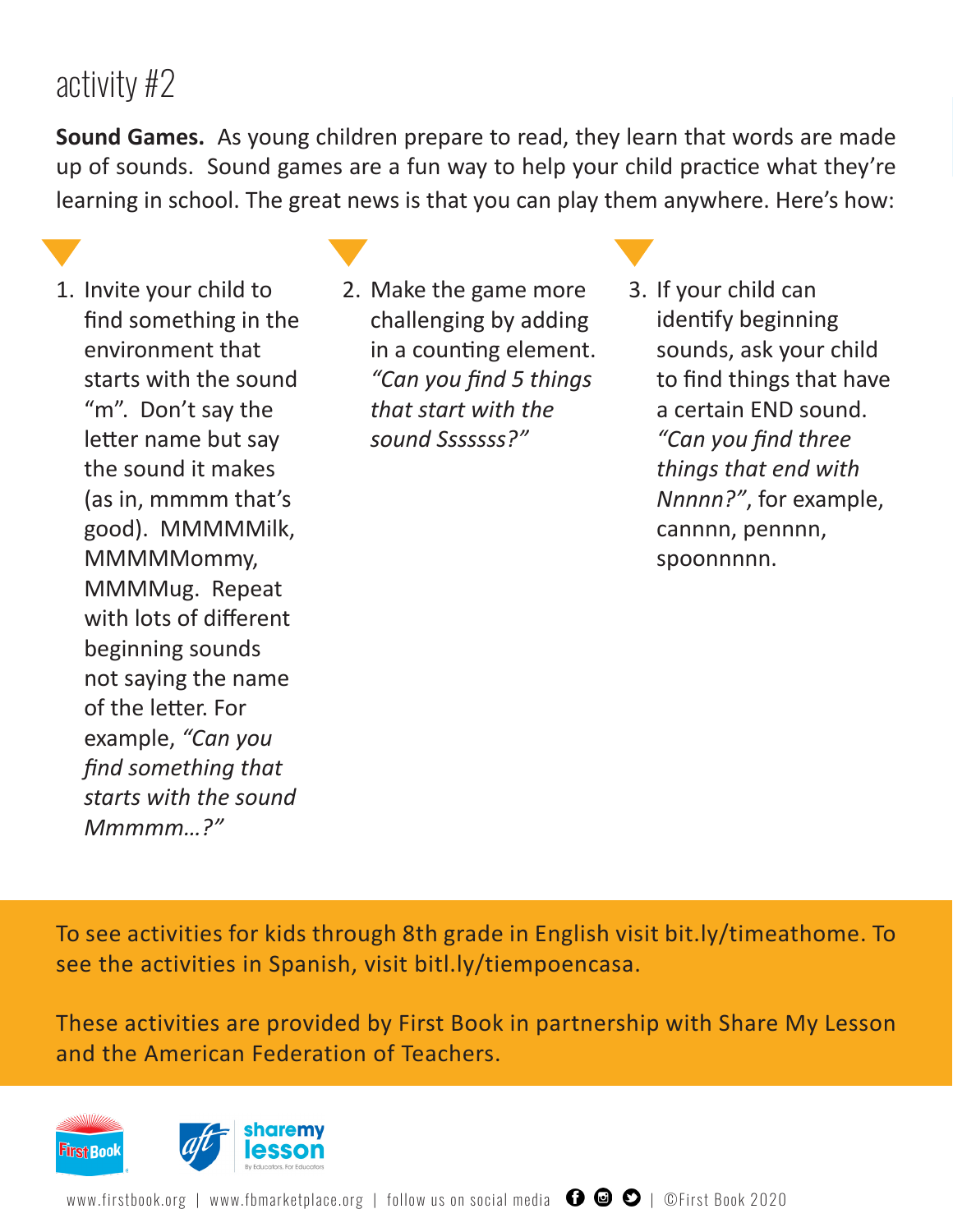# PreK

## ACTIVIDADES PARA PASAR TIEMPO EN CASA

Ponga en práctica estas divertidas actividades para aprovechar al máximo el tiempo en casa para estudiantes de PreK que mejorarán sus habilidades de **lectura**, **matemáticas** y **pensamiento crítico**, y su **salud mental**.

## ¡Vámonos!

### actividad #1

**¡Tiempo de diversión juntos!** Invite a su hijo a acompañarlo mientras cocina o realiza otras cosas para su hogar y para su familia. Ser parte activa de las rutinas familiares ayuda a su hijo a crear un sentido de orgullo y a desarrollar habilidades clave que lo ayudarán a aprender en la escuela. Así que, ya sea que esté preparando la cena o reorganizando una habitación, aquí hay algunos consejos para que esa sea una experiencia de aprendizaje divertida con su hijo:

*• Presente nuevas palabras.* Conforme trabaja en una tarea, dé a su hijo nuevas palabras para practicar y aprender. Por ejemplo, si cocina, enséñele las palabras tazón, batidor, canela, etc., o enséñele otras palabras que aún no haya aprendido.

*• Haga preguntas abiertas.* Si al cocinar pregunta: "¿Qué crees que pasará cuando agregue agua? O ¿por qué crees que nuestra comida huele tan bien cuando se hornea" Usted está ayudando a su hijo a pensar por qué suceden las cosas y qué puede pasar después. Esta es una habilidad clave para el desarrollo del pensamiento crítico.

*• Asegúrese de que su hijo participa activamente.* Dar a su hijo maneras significativas de participar en la actividad es clave para su aprendizaje. Si cocina, deje que su hijo lo ayude a mezclar ingredients.